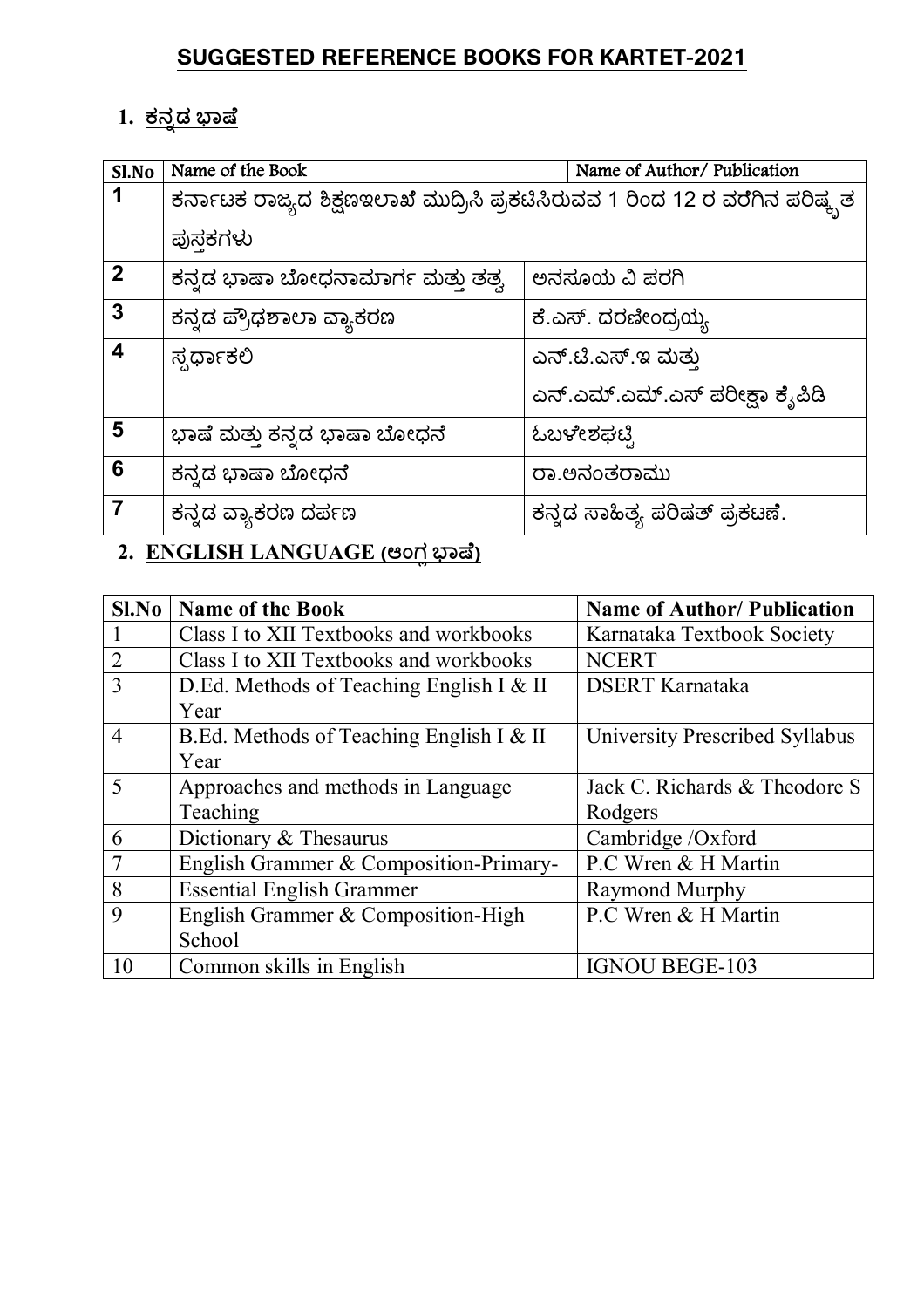# **3. URDU LANGUAGE (ಉದು §ಾ°ೆ)**

|   | <b>Sl.No</b>   <b>Name of the Book</b>                               | <b>Name of Author/ Publication</b> |
|---|----------------------------------------------------------------------|------------------------------------|
|   | 1 <sup>st</sup> Standard to 10 <sup>th</sup> Standard First Language | <b>KTBS Bangalore</b>              |
|   | <b>Urdu Text Books</b>                                               |                                    |
|   | NIDA-E-URDU AND NAU BAHAR-E-ADAB                                     |                                    |
| 3 | <b>First Language Urdu Resource Book For</b>                         |                                    |
|   | <b>D.Ed-First Year &amp; Second Year</b>                             |                                    |
|   | <b>BARAYE - D.Ed Sal Awal Aur Duam.</b>                              |                                    |
|   | <b>Urdu Dictionaries</b>                                             |                                    |
| 5 | <b>Learning Material With Respect To</b>                             |                                    |
|   | <b>B.EdSylabus (Semister 2&amp;3). Supporting</b>                    |                                    |
|   | <b>Material FromUsmania University Moulana</b>                       |                                    |
|   | <b>Azad Open University.</b>                                         |                                    |

## **4. TAMIL LANGUAGE (ತIJಳ §ಾ°ೆ)**

| $S1$ No        | Name of the Book                                                     | Name of Author/       |
|----------------|----------------------------------------------------------------------|-----------------------|
|                |                                                                      | Publication           |
| $\mathbf{1}$   | $1st$ Standard -10 <sup>th</sup> standard text books1 <sup>st</sup>  | <b>KTBS</b> Bangalore |
|                | Language Tamil                                                       |                       |
| $\overline{2}$ | Natramizh Karpikkum Moraigal                                         | V GanapathiShantha    |
|                |                                                                      | publications          |
| 3              | Tamil Sudar- Content Enrichment and                                  | <b>DSERT</b>          |
|                | Methodology                                                          |                       |
| $\overline{4}$ | Vetri Katturaigal- Tamil                                             |                       |
| 5              | Tamil Losai - Tamilnadu Text Book 5 <sup>th</sup> to 9 <sup>th</sup> |                       |
|                | <b>Standard Text book</b>                                            |                       |
| 6              | 8 <sup>th</sup> Standard Tamil Thenaruvi- Tamil 1 <sup>st</sup>      | KTBS Bangalore (2010) |
|                | Language Tamil                                                       |                       |
| $\overline{7}$ | Uyarnilai Palliyia Tamil Karpitha Asiriyar                           | P Veerappan NCERT-    |
|                | Kaiyedu                                                              | Mysore                |
| 8              | Paintamil Karpikum Murai                                             | V Ganapathy           |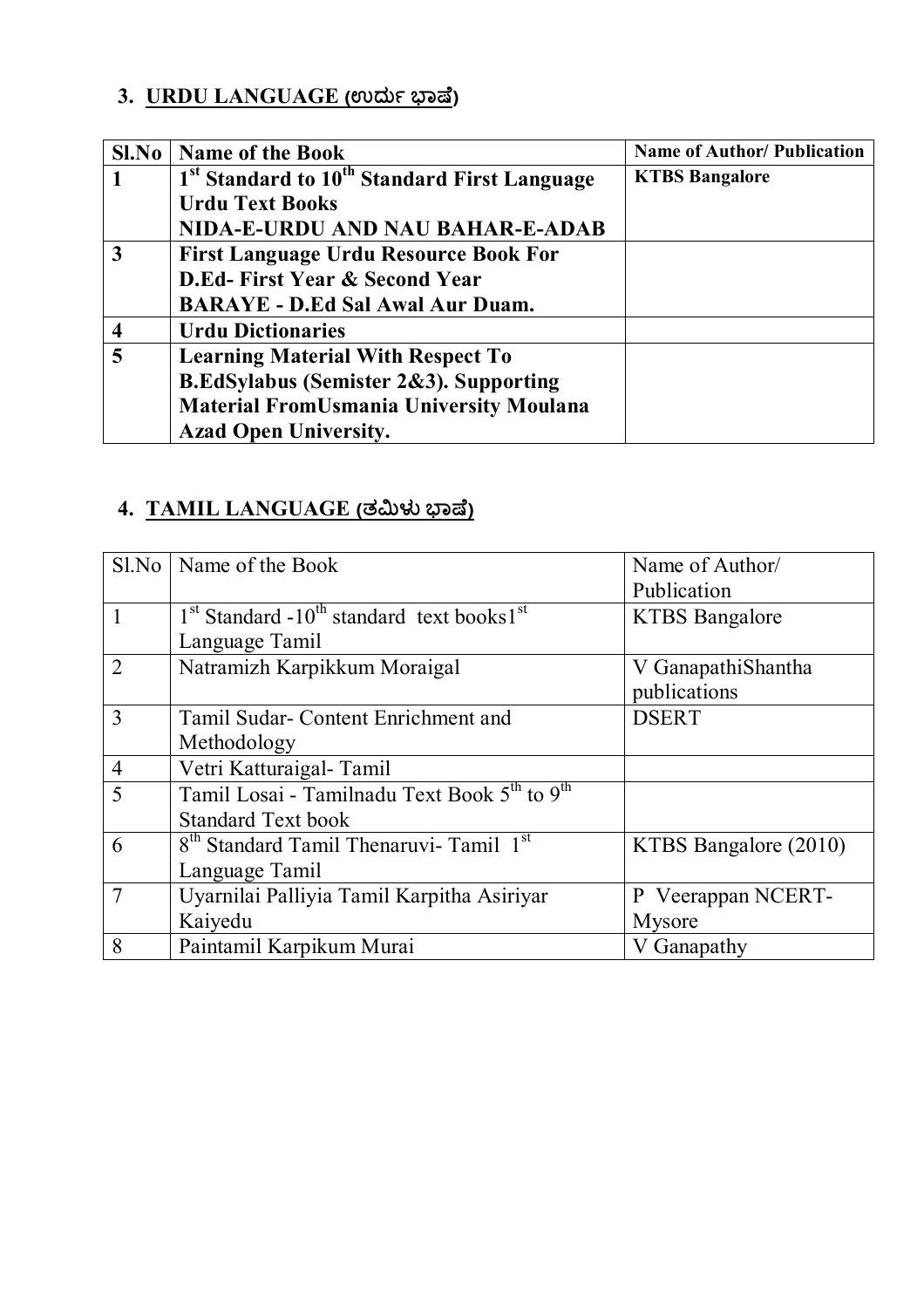### **5. TELUGU LANGUAGE (ೆಲುಗು §ಾ°ೆ)**

| Sl.No | Name of the Book                                     | Name of Author/ Publication                                                                                                                                                          |  |
|-------|------------------------------------------------------|--------------------------------------------------------------------------------------------------------------------------------------------------------------------------------------|--|
|       | $1st$ Standard -10 <sup>th</sup> standard text books | <b>KTBS</b> Bangalore                                                                                                                                                                |  |
|       | D.Ed Telugu Bodhana Paddathulu                       | 1. Shri G Balarameisha, IAS<br>2. Dr. M. Manikyalakshmi., MA.Ph.D<br>3. Shri S. Bhoopal Reddy, MA, M.Phil                                                                            |  |
| 3     | B.Ed Telugu Bodhana Abhyasana<br>Shastram            | 1. Dr. N Saroja, MA.MEd. Ph.D<br>2. Shri G. Krishnamoorthy, MA.M.Ed<br>3. Shri P. Ananda Kumar, MA.M.Ed<br>4. Dr. B Bharathi, MA.MEd. Ph.D<br>5. Dr. K Mahadev Reddy MA.MEd.<br>Ph.D |  |

# $6.$  **MARATHI LANGUAGE** (ಮರಾಠಿ ಭಾಷೆ)

| S1.No          | Name of the Book                                    | Name of Author/ Publication |
|----------------|-----------------------------------------------------|-----------------------------|
|                | Maya Marathi Text Books 6 <sup>th</sup> Standard to | <b>KTBS</b> Bangalore       |
|                | $10^{th}$ Standard                                  |                             |
| $\overline{2}$ | Sugama Marathi Vyakarana                            | M.R. Walambe                |
|                | VaLekhanShabdaratna                                 |                             |
| $\overline{3}$ | Marathi Vyaakaran                                   | Shripad Bhagavat            |
| $\overline{4}$ | Navneet Sulabh Marathi                              | Padmini Bineewale           |
|                | VyakaranVaLekhan                                    |                             |
| 5              | Paripurna Marathi Vyakarana                         | <b>Balasaheb Shinde</b>     |
| 6              | SampurnaBalamanashastra and                         | Dr. Shashikant Annadate&    |
|                | Adhyapanshastra                                     | Swati Shete                 |
| $\overline{7}$ | Maargadarshika                                      | Maharashtra Rajya Pariksha  |
|                |                                                     | Parishad Pune.              |
| 8              | Kavya Sangrah                                       | Kusumagraj                  |
|                | 1. Vishakha, PravasiPakshi                          | Jayvant Jadhav              |
|                | 2. Horpal                                           | Sanjay Patil                |
|                | 3. AyushachiMalani                                  |                             |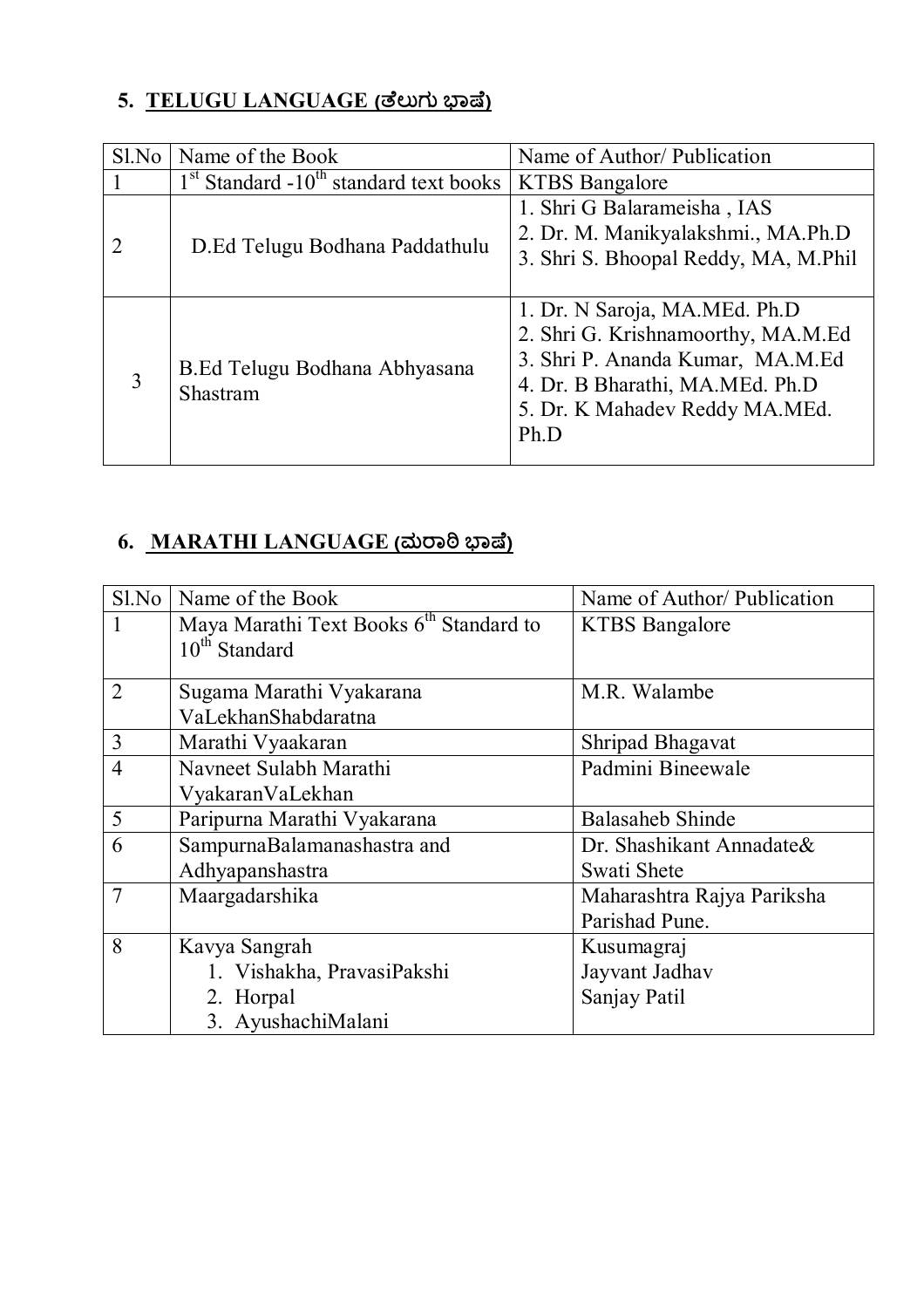#### 7. HINDI LANGUAGE (ಹಿಂದಿ ಭಾಷೆ)

| Sl.No          | <b>Name of the Book</b>                                        | <b>Name of Author/</b>   |
|----------------|----------------------------------------------------------------|--------------------------|
|                |                                                                | <b>Publication</b>       |
| 1              | 1 <sup>st</sup> Standard -10 <sup>th</sup> standard text books | <b>KTBS Bangalore</b>    |
| $\overline{2}$ | ಆಧುನಿಕ ಹಿಂದಿ ವ್ಯಾಕರಣ ಮತ್ತು ರಚನಾ (Adhunik                       | ಡಾ. ವಾಸುದೇವಾನಂದಪ್ರಸಾದ್   |
|                | Hindi Vyakaran and Rachana)                                    |                          |
| $\mathbf{3}$   | ಭಾಷಾ ಶಿಕ್ಷಣ ಸಿದ್ಧಾಂತ ಮತ್ತು ಪ್ರವಿಧಿ (Bhasha                     | ಮನೋರಮಾಗುಪ                |
|                | Shikshana Siddhanta & pravidhi)                                |                          |
| 4              | ಶಿಕ್ಷಾ ಮೆ ಕ್ರಿಯಾತ್ಮಕ್ ಅನುಸಂಧಾನ್ (Shiksha Me                    | ಕೆ.ಪಿ. ಪಾಂಡೇಯ್           |
|                | Kriyaatmak Anusandhaan)                                        |                          |
| 5              | ಸಫಲ ಶಿಕ್ಷಣ ಕಲಾ (Saphala Shikshana Kala)                        | ಪಿ.ಡಿ.ಪಾಠಕ್ ಮತ್ತು ತ್ಯಾಗಿ |
| 6              | ಶಿಕ್ಷಾಮನೋವಿಜ್ಞಾನ್ (Shiksha Manoovignaan)                       | ಡಾ. ಮಾಥ್ತೂರ್             |
| 7              | ಹಿಂದಿವ್ಯಾಕರಣ (Hindi Vyaakaran)                                 | ಕಾಮತಾಪ್ರಸಾದ್ ಗುರು        |
| 8              | ಅನುವಾದವಿಜ್ಞಾನ್ (AnuvaadVignaan)                                | ಭೋಲಾನಾಥ್ ತಿವಾರಿ          |
| 9              | ಹಿಂದಿಶಿಕ್ಷಣ (Hindi Shikshana)                                  | ಡಾ.ರಾಮಶುಕ್ತ ಪಾಂಡೇಯ್      |
|                |                                                                | ಭಾಯೀ ಯೋಗೀಂದ್ರಜೀತ್        |
| 10             | ಶಿಕ್ಷಾಮಾನೋವಿಜ್ಞಾನ್ (ShikshaaManoovignaan)                      | ಪಿ.ಡಿ.ಪಾಠಕ್              |
| 11             | ಪ್ರಶಿಕ್ಷಣ ಸಾಹಿತ್ಯ ಮತ್ತು ಮಾಡ್ಯೂಲ್                               | ಡಿ.ಎಸ್.ಇ.ಆರ್.ಟಿ          |
| 12             | ನೂತನ ಹಿಂದಿ ಶಿಕ್ಷಣ್ (Nootan Hindi Shikshan)                     |                          |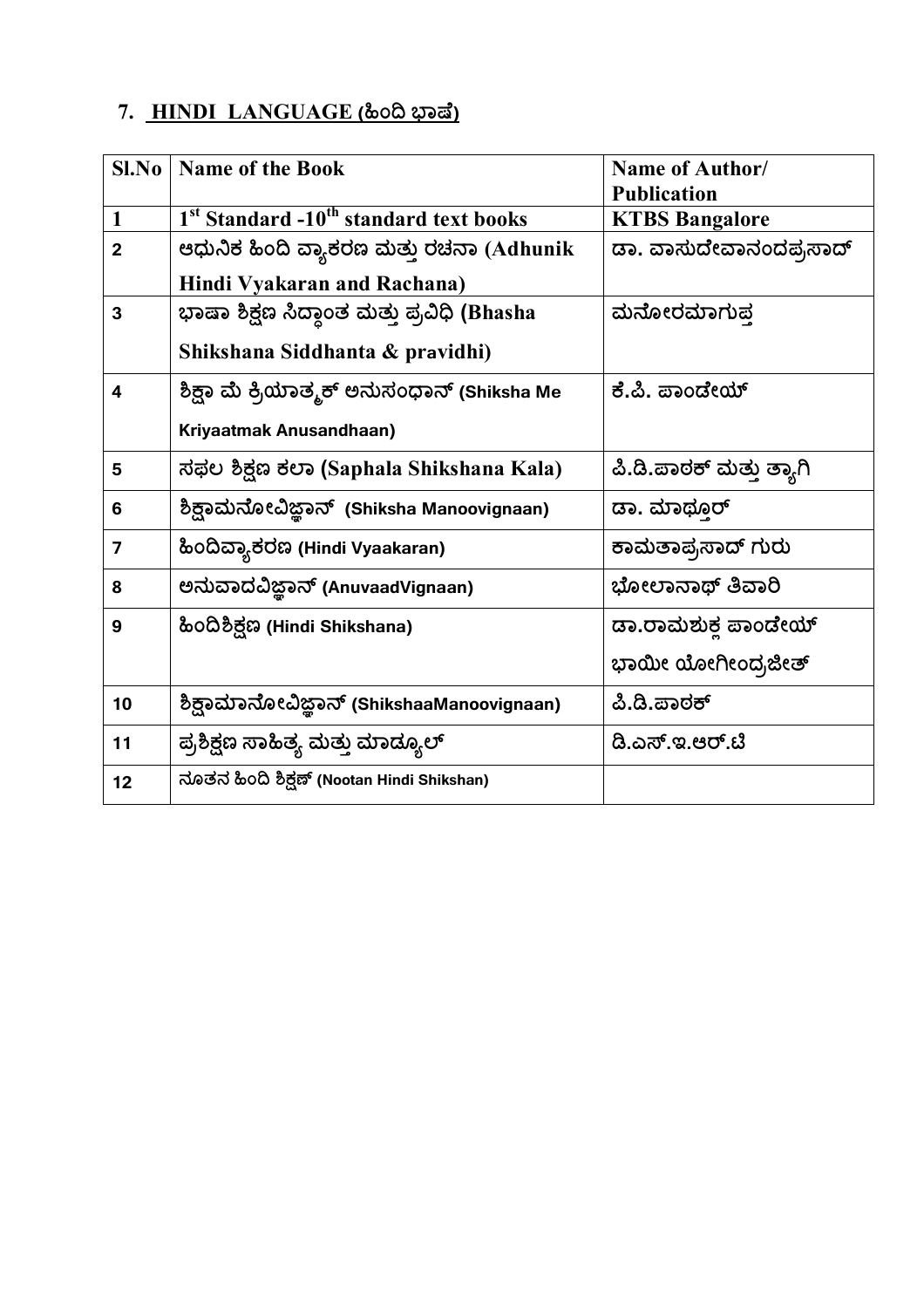# $8.$  **SANSKRIT LANGUAGE** (ಸಂಸ್ಕೃತ ಭಾಷೆ)

|    | Sl.No   Name of the Book                                                  | Name of Author/<br><b>Publication</b> |
|----|---------------------------------------------------------------------------|---------------------------------------|
| 1  | $1st$ Standard -10 <sup>th</sup> standard text books<br>Samskrita Nandini | <b>KTBS Bangalore</b>                 |
|    | 1 <sup>st</sup> Language Sanskrit.                                        |                                       |
| 2  | Sugandha Samskrita Bharati                                                |                                       |
| 3  | Sambhashana Sandesha                                                      |                                       |
| 4  | ಸಂಸ್ಕೃತ ಸುಭಾಷಿತಗಳು (800 ಶ್ಲೋಕಗಳು)                                         | ಪಾರು ಪ್ರಕಾಶನ                          |
| 5  | <b>Shiksha Ke Siddanth</b>                                                |                                       |
| 6  | Shaikshika Takaneki                                                       |                                       |
| 7  | ಶಾಲಾ ಸಂಘಟನೆ                                                               |                                       |
| 8  | ಶಿಕ್ಷಣ ವಿಧಾನ                                                              |                                       |
| 9  | <b>Adhunik Shikshayah Vikasah</b>                                         |                                       |
| 10 | Nav shiksha Nithi cha                                                     |                                       |

### **9. EDUCATIONAL PSYCHOLOGY & CHILD DEVELOPMENT** <u>(ಶೈಕ್ಷಣಿಕ ಮನೋವಿಜ್ಞಾನ ಮತ್ತು ಮಗುವಿನ ಬಳವಣಿಗ)</u>

| Sl.No          | <b>Name of the Book</b>              | <b>Name of Author/Publication</b>     |
|----------------|--------------------------------------|---------------------------------------|
| 1              | <b>Essentials of Educational</b>     | Dr. S.K Mangal                        |
|                | <b>Psychology</b>                    |                                       |
| $\overline{2}$ | <b>NCERT, Psychology books</b>       |                                       |
|                | for class 11 and 12                  |                                       |
| 3              | <b>Psychology of Teaching and</b>    | Dr. S.K Mangal                        |
|                | Learning                             |                                       |
| 4              | <b>Learning, Teaching and</b>        | C B Saraswathi                        |
|                | <b>Assessment</b>                    |                                       |
| 5              | <b>Elements of Social Psychology</b> | <b>B</b> Kuppuswamy                   |
| 6              | <b>Psychology in Education</b>       | <b>Sidney L Pressey &amp; Francis</b> |
|                |                                      | P Robinson & John E                   |
|                |                                      | <b>Horrocks</b>                       |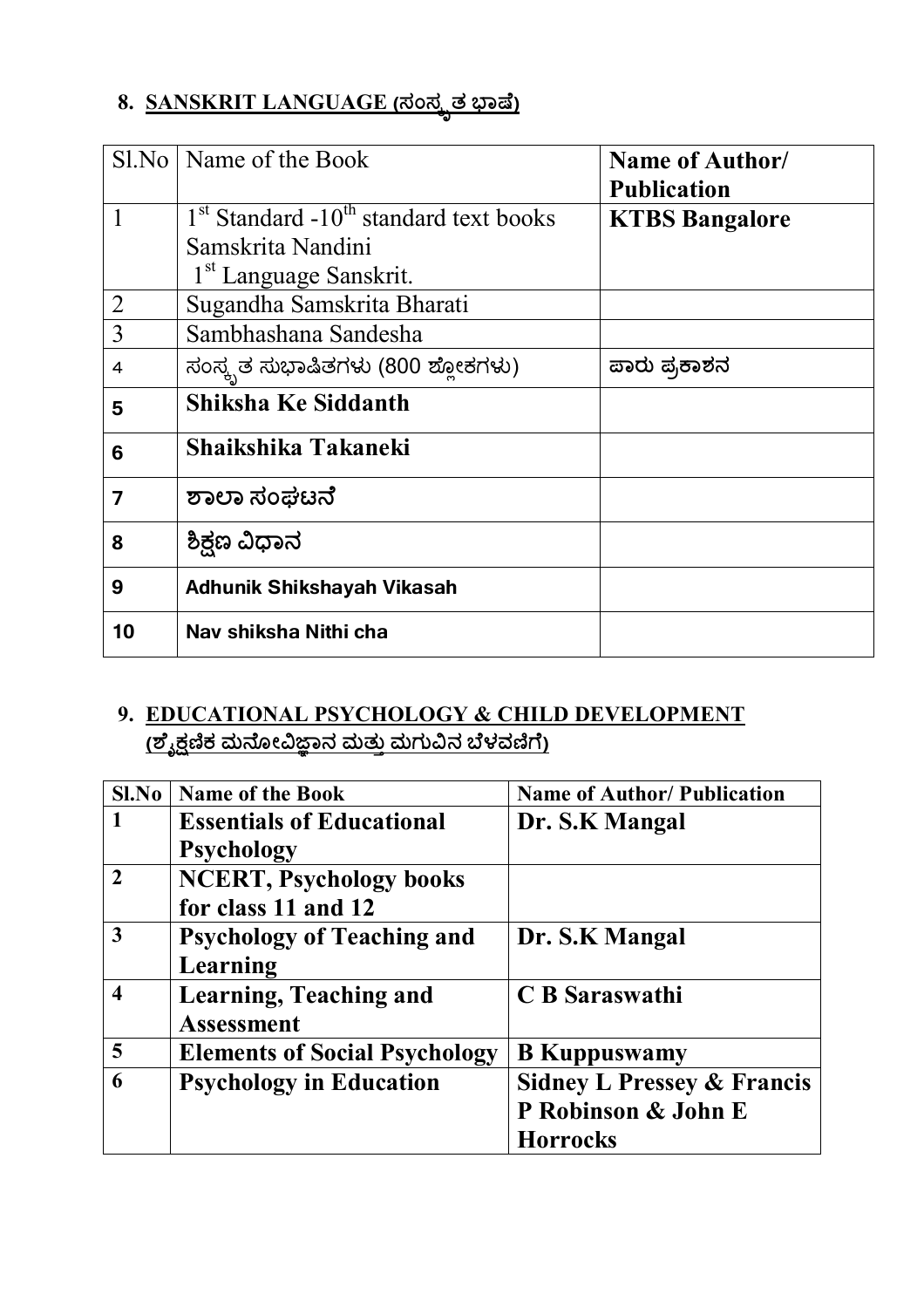### **10. SCIENCE & MATHEMATICS**

| Sl.No                   | Name of the Book                                            | Name of Author/               |
|-------------------------|-------------------------------------------------------------|-------------------------------|
|                         |                                                             | <b>Publication</b>            |
| 1                       | <b>Class 1 to 12 Science and Mathematics Textbooks and</b>  |                               |
|                         | <b>Workbooks of State &amp; NCERT Curriculum</b>            |                               |
| $\overline{2}$          | <b>D.Ed and B.Ed Course Material</b>                        |                               |
| 3                       | <b>ICSE Concise Mathematics Class VIII- Class X</b>         |                               |
| $\overline{\mathbf{4}}$ | <b>CBSE Science Textbooks- (VII-XII) IGCSE</b>              |                               |
| 5                       | <b>Mathematics (Class IX-&amp; Class X)</b>                 | <b>R.D Sharma</b>             |
| 6                       | <b>Mathematics (Class IX-&amp; Class X)</b>                 | <b>A.S Agarawal</b>           |
| 7                       | <b>National Curriculum Framework</b>                        | <b>NCERT, New Delhi</b>       |
|                         | for School Education-2005                                   |                               |
| 8                       | <b>A Text on Teaching Mathematics</b>                       | <b>Mangal S.K- Prakash</b>    |
|                         |                                                             | <b>Brothers Educational</b>   |
|                         |                                                             | <b>Publishers</b>             |
| 9                       | <b>National Curriculum Framework for School Education -</b> |                               |
|                         | <b>NCERT New Delhi: NCERT-2005</b>                          |                               |
| 10                      | <b>Skills and Strategies of Teaching</b>                    | <b>Anice James- Neelkamal</b> |
|                         | <b>Mathematics</b>                                          |                               |
| 11                      | <b>Content Based Methodology of</b>                         | Vijayalakshmi                 |
|                         | teaching Mathematics D.Ed 2 <sup>nd</sup>                   | Prakashana                    |
|                         | Year                                                        |                               |